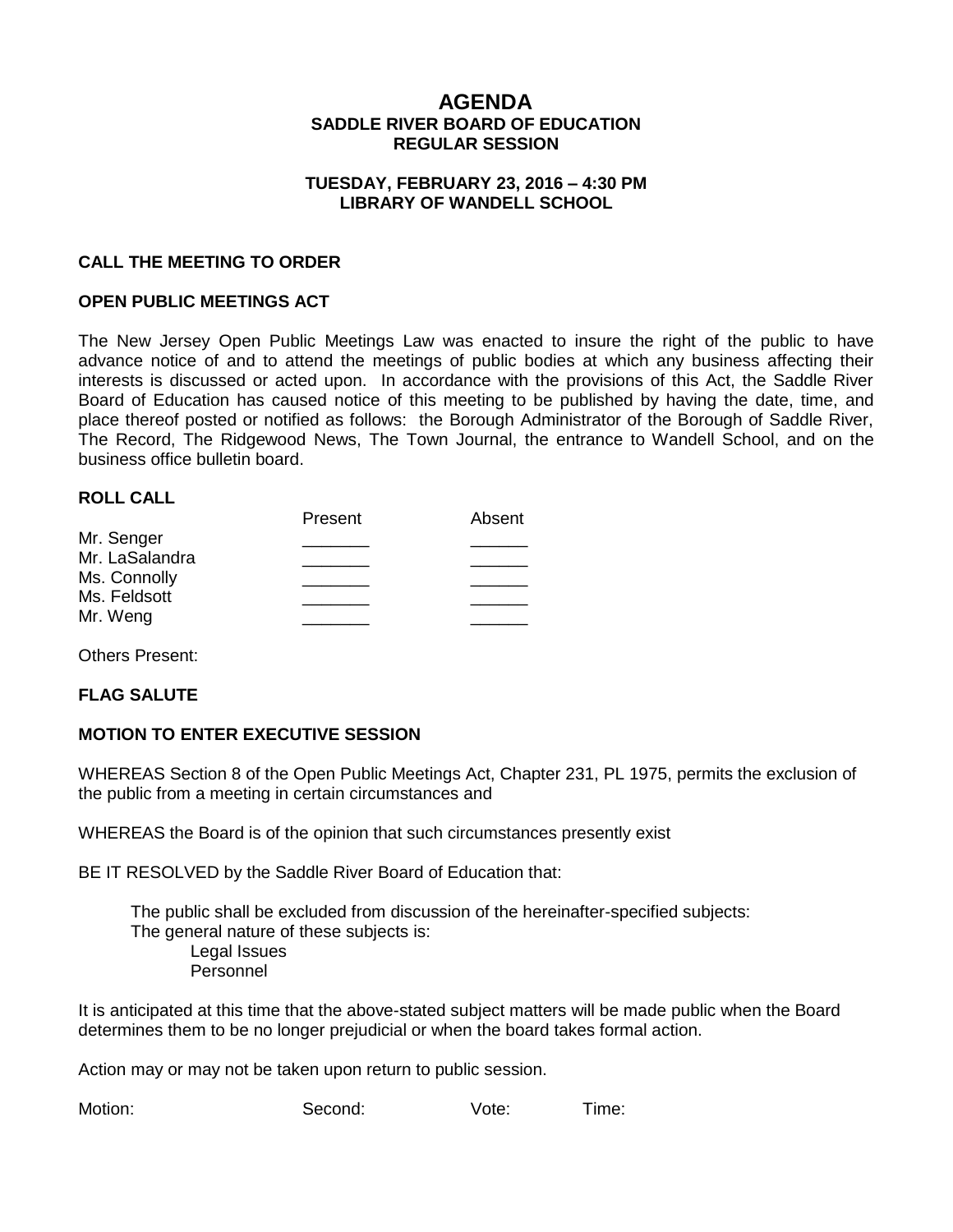# **MOTION TO ADJOURN EXECUTIVE SESSION**

Motion: Second: Vote: Time:

# **APPROVAL OF THE MINUTES:**

Motion to approve the minutes of the following meetings: January 19, 2016 Regular and Executive Sessions February 4, 2016 Special and Executive Sessions

Motion: Second: Vote: Time:

### **SUPERINTENDENT'S REPORT**

• HIB report

**VICE PRINCIPAL'S REPORT**

# **BUSINESS ADMINISTRATOR'S REPORT**

# **BOARD PRESIDENT'S REPORT**

**MEETING OPEN TO THE PUBLIC FOR DISCUSSION OF AGENDA ITEMS ONLY** Anyone addressing the board will be limited to 3 minutes. Time allotted for discussion is 30 minutes.

# **AGENDA ITEMS AS PER ATTACHED**

# **COMMENTS BY THE PUBLIC ON NON-AGENDA ITEMS**

Anyone addressing the board will be limited to 3 minutes. Time allotted for comments is 30 minutes.

# **MOTION TO ADJOURN MEETING**

Motion: Second: Vote: Time: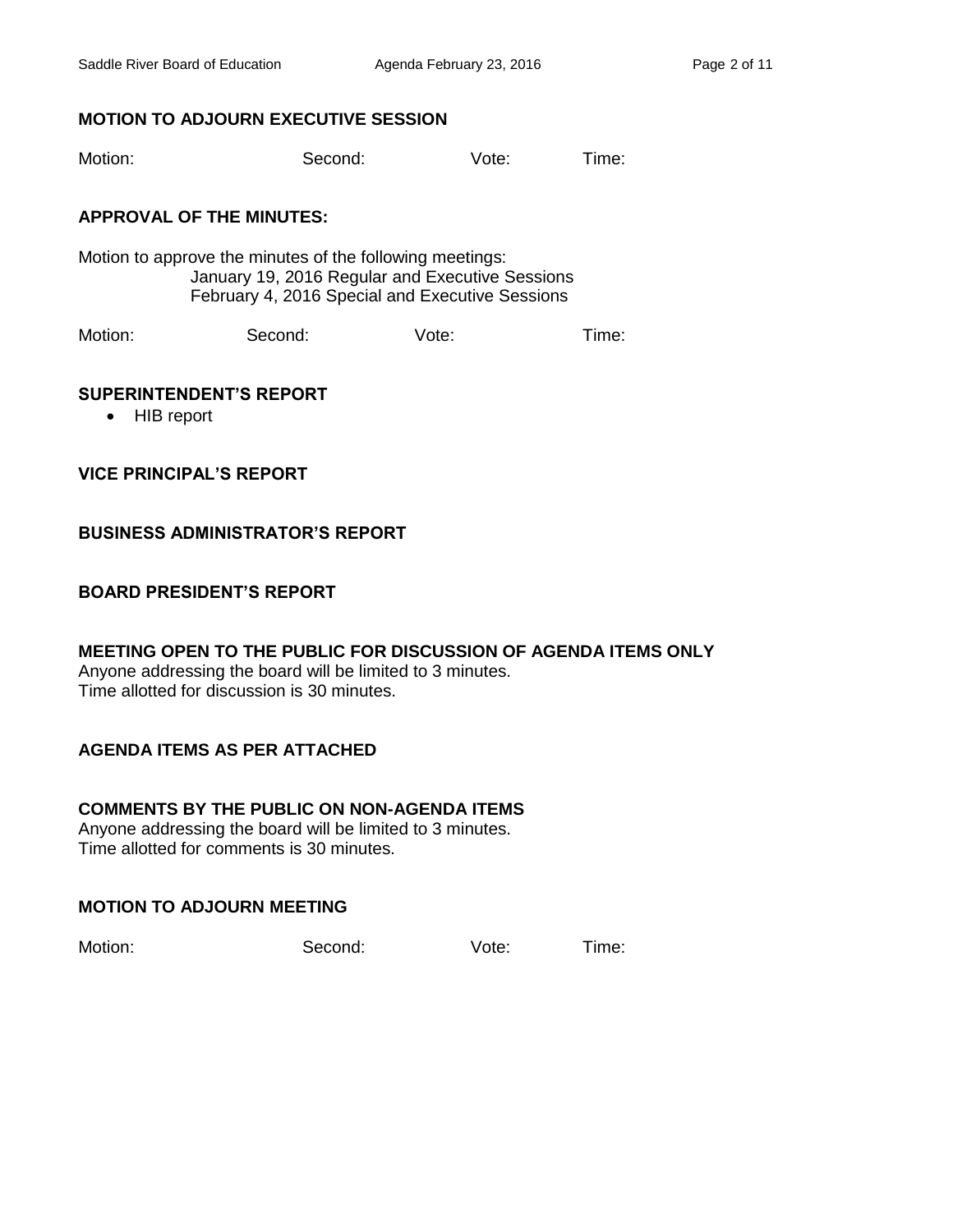## **SADDLE RIVER BOARD OF EDUCATION TUESDAY, FEBRUARY 19, 2016 RESOLUTIONS – SUMMARY**

## **ADMINISTRATION**

- A-855 Adopt Saddle River School District 2016-2017 Calendar
- A-856 2nd Reading Policies
- A-857 Homework Policy (2016 Revision)
- A-858 Basic Skills Program 2015
- A-859 District & Board Goals 2015-2016
- A-860 Agreement SRBOE & SREA July 1, 2015 to June 30, 2018
- A-861 Waiver of Requirements of N.J.A.C. 6A:23A:5.3 (Participation in SEMI)
- A-862 Agreement Transportation Services Region 1/Mahwah Board of Education 2016-17
- A-863 Awarded Contracts

# **HUMAN RESOURCES**

- HR-1197 Amendment HR-1193 Tracy Wells Basic Skills Teacher 2015-2016
- HR-1198 Hire Substitute Teacher/Substitute Teacher Aide 2015-2016
- HR-1199 Elaine Berkley Head Softball Coach Stipend 2016 Season
- HR-1200 Christopher Saingas Head Baseball Coach Stipend 2016 Season
- HR-1201 Jeffrey Kresch Intramural Coordinator Stipend
- HR-1202 Guide/Step/Salaries 2015-2016
- HR-1203 John Moylan Advancement Salary Guide
- HR-1204 Christina Kim Stipend Wandell Rec Winter Art Club
- HR-1205 Aide After School Intermurals/School Play Crew Special Education Student
- HR-1206 Laura Bayesian –Leave of Absence

# **EDUCATION**

E-830 Home Instruction (Additional) – Ramsey Bed of Ed Jennifer Johannsen – 2015-2016

# **FINANCE**

- F-2340 Payment of Bills February 2016
- F-2341 Appropriation Transfers January 2016
- F-2342 Line Item Certification
- F-2343 Board Secretary Report January 2016
- F-2344 Treasurer Report January 2016
- F-2345 Agreement Treasurer's & Board Secretary's Reports January 2016
- F-2346 Transfer of Funds Excess of 10%
- F-2347 Tuition Rates 2016-2017
- F-2348 Closure of Bank Accounts
- F-2349 Submission IDEA Amendment for Carryover Funds/Grant Award
- F-2350 Travel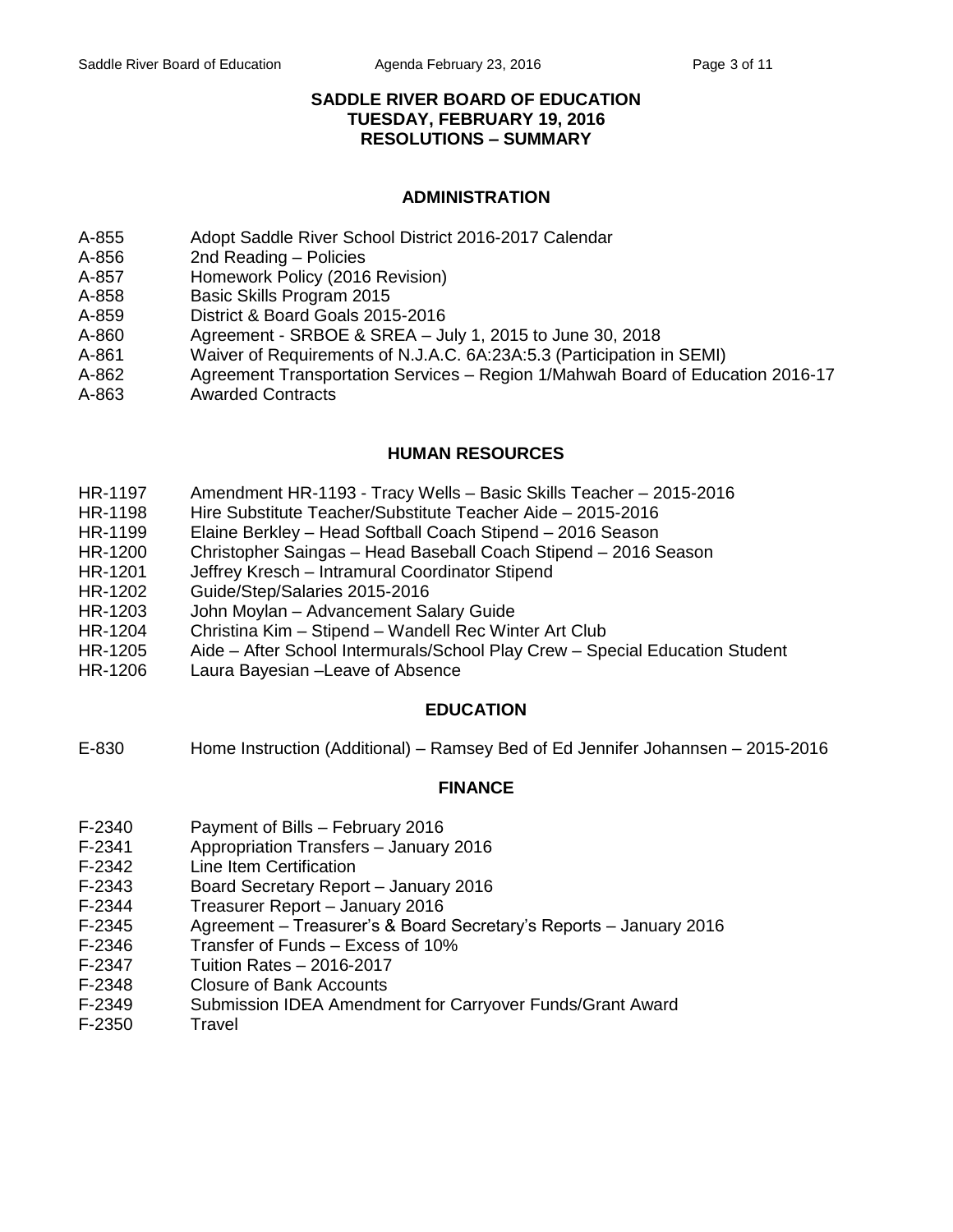# **ADMINISTRATION**

## **COMMITTEE REPORTS**

- **1.** Board Communications Committee
- **2.** Liaison: Ramsey Board of Education
- **3.** Liaison: Northern Highlands Board of Education
- **4.** Home & School Association
- **5.** New Jersey School Boards Association/NJSBA Legislative Committee
- **6.** Policy Committee
- **7.** Liaison to Mayor and Council
- **8.** Blue Ribbon Committee

# **A-855 ADOPT SADDLE RIVER SCHOOL DISTRICT 2016-2017 CALENDAR**

BE IT RESOLVED that the Saddle River Board of Education adopts the 2016-2017 calendar as attached.

## **A-856 2nd READING – POLICIES**

BE IT RESOLVED that the Saddle River Board of Education approves the 2nd reading of the following policies:

| #4115  Supervision |                                                                      |
|--------------------|----------------------------------------------------------------------|
|                    | #4123  Classroom Aides (Paraprofessionals)                           |
|                    | #4222  Non-Instructional Aides                                       |
|                    | #5141.8 Sports Related Concussion & Head Injury                      |
|                    | #5141.21 Administering Medication                                    |
|                    | #6114  Emergencies & Disaster Preparedness                           |
|                    | #6145.1, 6145.2 Intramural Competitions, Interscholastic Competition |
|                    | #6173  Home Instruction                                              |
|                    | #7110  Long Range Facility Plan                                      |

#### **A-857 HOMEWORK POLICY (2016 REVISION)**

BE IT RESOLVED that the Saddle River Board of Education approves the Homework Policy (2016 Revision) as attached.

# **A-858 BASIC SKILLS PROGRAM 2015**

BE IT RESOLVED that the Saddle River Board of Education approves the Basic Skills Program 2015 as attached.

# **A-859 DISTRICT & BOARD GOALS 2015-2016**

BE IT RESOLVED that the Saddle River Board of Education approves the following district and board goals for the 2015-2016 school year:

# **DISTRICT GOALS**

- 1. Improve facilities through completion of HVAC project.
- 2. Improve student achievement by completing the district curriculum revision including alignment to the Common Core State Standards (and/or NJ Student Learning Standards) and provide appropriate posting.
- 3. Complete the shatter resistant treatment of windows and plans for the air lock vestibule in accordance with the established safety and security plans.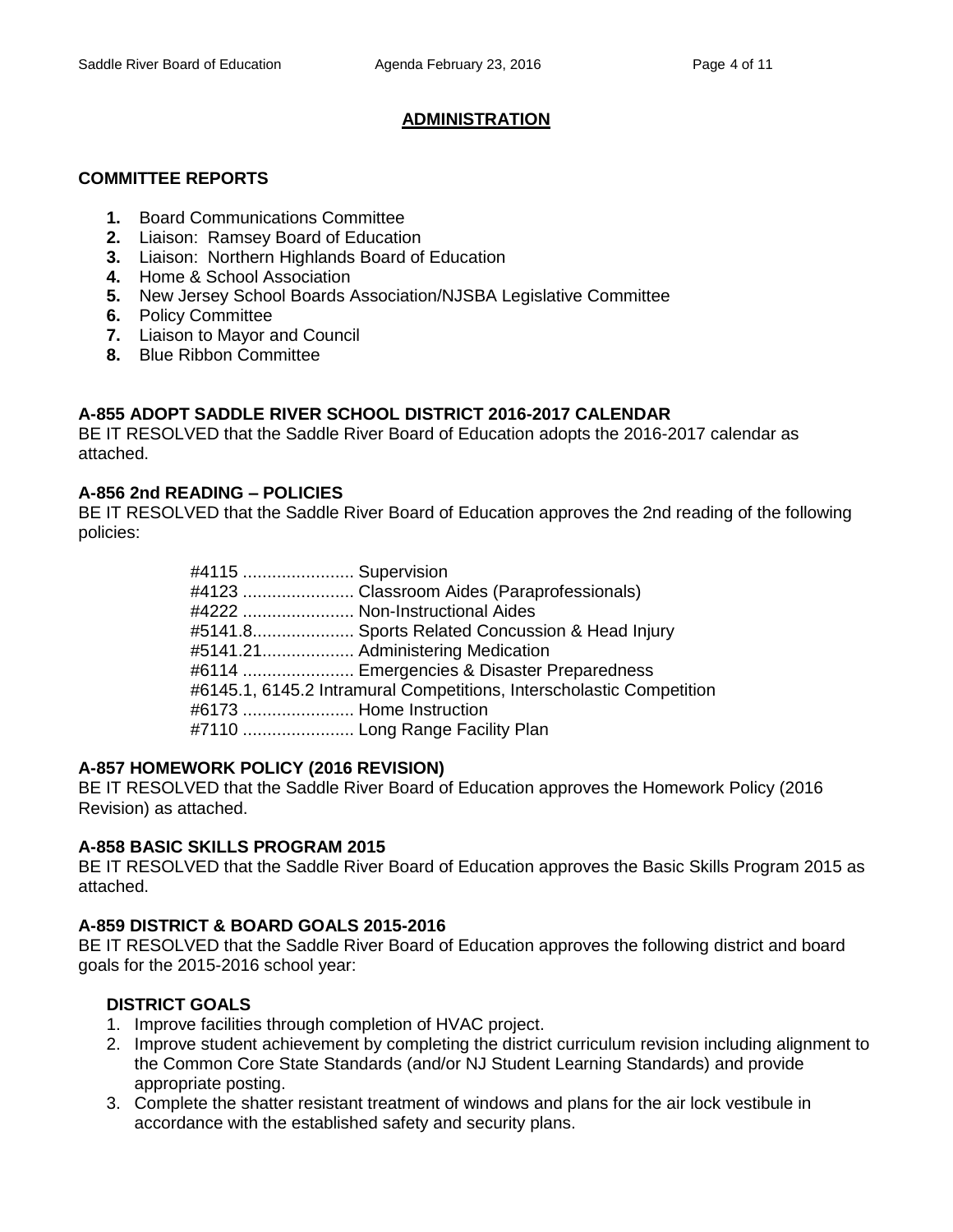# **BOARD GOALS**

- 1. Complete the selection and employment of a new Interim Superintendent/Principal by June 30, 2016.
- 2. Continue to maintain high standards for student achievement and staff performance.
- 3. Plan and complete 2016-2017 annual goals setting in the summer of 2016 after the selection of a new Interim Superintendent/Principal.

# **A-860 AGREEMENT SRBOE & SREA – JULY 1, 2015 TO JUNE 30, 2018**

BE IT RESOLVED that the Saddle River Board of Education approves the agreement between the SRBOE & SREA for the period July 1, 2015 to June 30, 2018.

# **A-861 WAIVER OF REQUIREMENTS OF N.J.A.C. 6A:23A:5.3 (PARTICIPATION IN SEMI)**

BE IT RESOLVED that the Saddle River Board of Education seeks a waiver of the requirements of N.J.A.C. 6A:23A:5.3 (participation in SEMI), due to the fact that the school district will have 40 or fewer Medicaid eligible classified students during the 2016-2017 school year.

## **A-862 AGREEMENT TRANSPORTATION SERVICES – REGION 1/MAHWAH BOARD OF EDUCATION – 2016-2017**

BE IT RESOLVED that the Saddle River Board of Education approves an agreement with the Region 1/Mahwah Board of Education, a Coordinated Transportation Services Agency, for the purpose of transporting students in accordance with Chapter 53, P.L. 1997 for the 2016-2017 school year. The services to be provided include, but are not limited to, the coordinated transportation of public, nonpublic and special education students.

BE IT FURTHER RESOLVED, that the Saddle River Board of Education agrees to abide by the Transportation Services Agreement as published by the Region 1/Mahwah Board of Education and attached to this resolution.

# **A-863 AWARDED CONTRACTS**

BE IT RESOLVED that the Saddle River Board of Education, pursuant to PL 2015, Chapter 47, intends to renew, award or permit to expire the following contracts previously awarded by the board of education. These contracts are, have been and will continue to be in full compliance with all state and federal statutes and regulations; in particular, New Jersey Title 18A:18. et.seq, NJAC Chapter 23 and Federal Uniform Administrative Requirements 2CFR, Part 200:

| Meeting<br>Date | <b>Resolution</b><br># | Vendor                                           | <b>Services</b>                                                          | Amount                           |
|-----------------|------------------------|--------------------------------------------------|--------------------------------------------------------------------------|----------------------------------|
| 03/17/15        | A-815                  | South Bergen Jointure<br>Commission              | 2015-2016 Public, Non-Public, Special<br><b>Education Transportation</b> |                                  |
| 04/28/15        | $A - 826$              | Brown & Brown Metro                              | Insurance Broker 07/01/15-06/30/16                                       |                                  |
| 09/04/14        | $F-2134$               | Bergen County Dept. of<br><b>Health Services</b> | 2014-2015 Nurse Supervisor SRDS                                          | \$4,485.93                       |
|                 | $F-2135$               | Ann Hanna                                        | 2014-2015 Non-Public Nurse                                               | \$25,323.90                      |
| 01/07/15        | $F-2185$               | <b>On-Tech Consulting</b>                        | 2015-2016 E-Rate Application Process                                     | $20\%$ of<br>Funding<br>Received |
| 4/28/15         | $F-2228$               | <b>Liberty Healthcare</b>                        | <b>Nursing Services</b>                                                  | As Needed                        |
| 5/27/15         | F-2236                 | Bayada Home<br>Healthcare                        | <b>Nursing Services</b>                                                  | As Needed                        |
|                 | F-2239                 | Asbury Park Board of Ed<br><b>ITC</b>            | 2015-2016 Payroll & Budgetary<br><b>Accounting Services</b>              | \$13,025                         |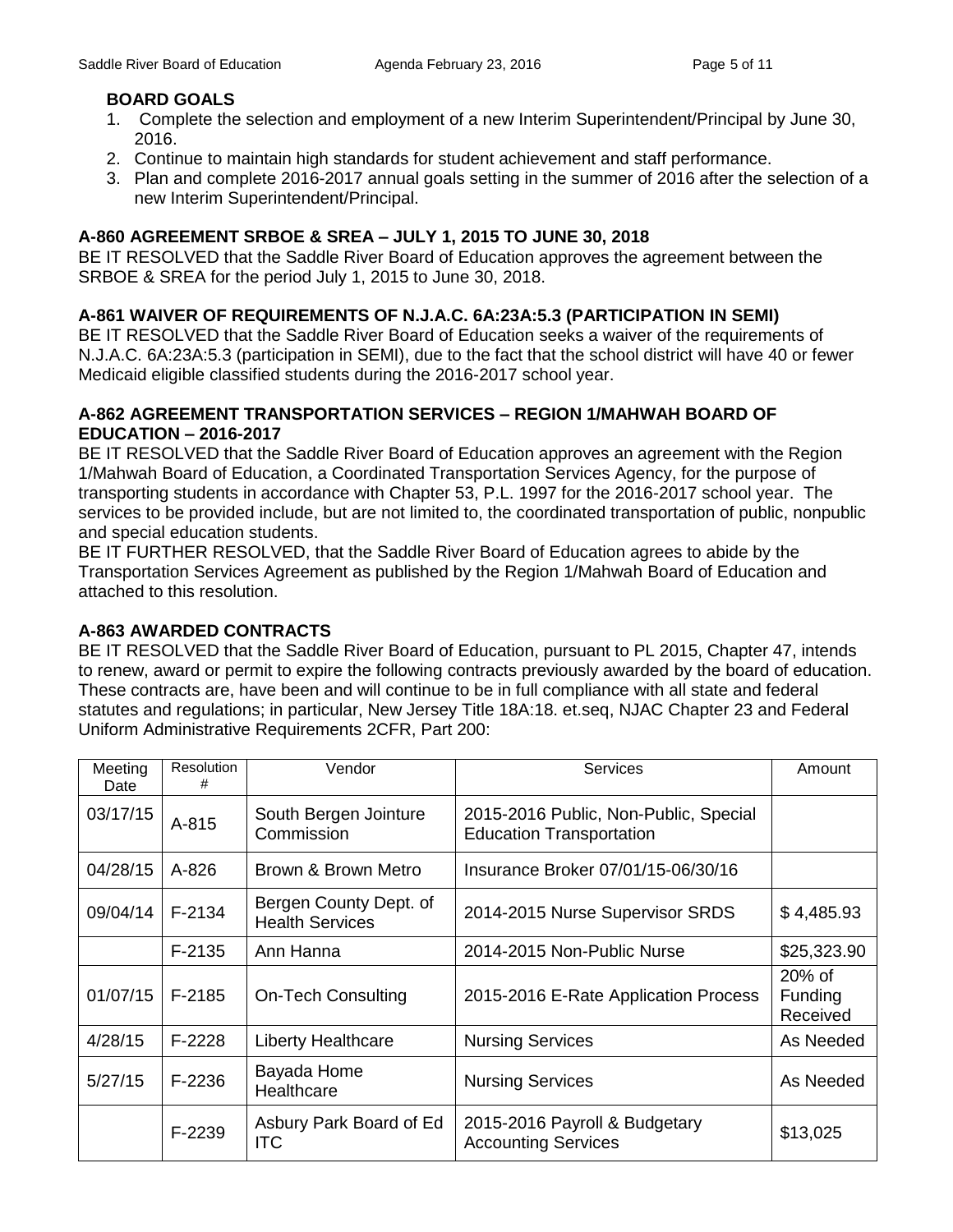|         | $F-2240$ | Horizon                                    | <b>Dental Renewal</b>                                             |            |
|---------|----------|--------------------------------------------|-------------------------------------------------------------------|------------|
|         | $F-2241$ | Realtime                                   | 2015-2016 Student Information System                              | \$9,052.80 |
| 6/23/15 | $F-2256$ | <b>Open Systems</b>                        | 2015-2016 Fire & Burglar Alarm<br>Systems - Service & Maintenance | \$2,254.00 |
|         | F-2257   | <b>Educational Data</b><br><b>Services</b> | 2015-2016 Cooperative Bid Program                                 | \$1,900.00 |
|         | $F-2258$ | <b>Educational Data</b><br><b>Services</b> | 2015-2016 Time &<br>Material/Maintenance Bid Program              | \$1,990.00 |

## ALL ADMINISTRATION MOTIONS BUNDLED FOR SINGLE VOTE: Motion: Second: Comments:

| Roll Call Vote: TW: | JC: | JL. | HS: |
|---------------------|-----|-----|-----|
|                     |     |     |     |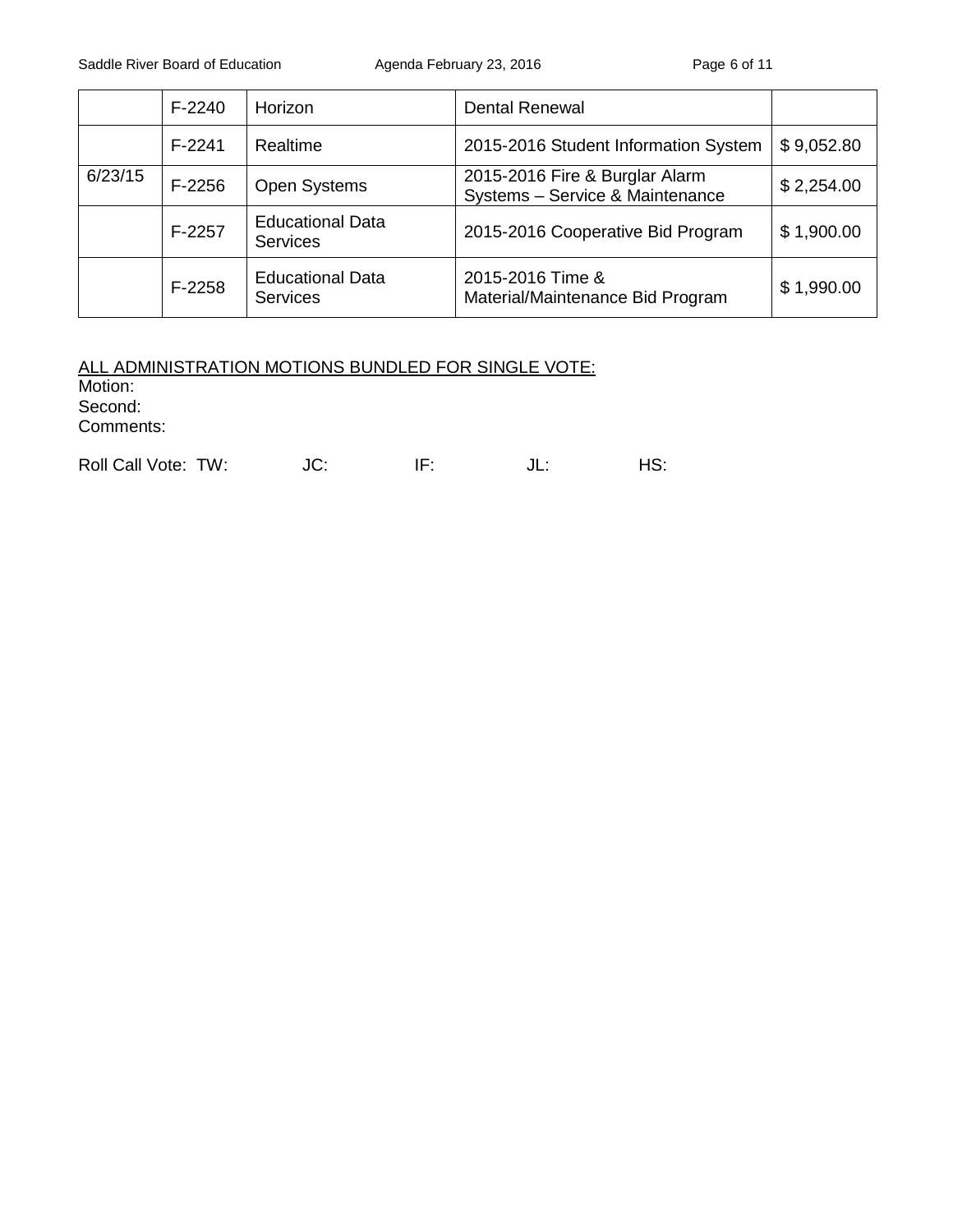# **HUMAN RESOURCES**

# **COMMITTEE REPORTS**

- 1. Negotiations Committee
- 2. Superintendent Search

## **HR-1197 AMENDMENT TO HR-1193 - TRACY WELLS – BASIC SKILLS TEACHER – 2015-2016**

BE IT RESOLVED that, upon recommendation of the Interim Superintendent the Saddle River Board of Education approves the adjustment of the effective hire date for Tracy Wells as Basic Skills Teacher to February 1, 2016, pending criminal history review approval.

# **HR-1198 HIRE SUBSTITUTE TEACHER/SUBSTITUTE TEACHER AIDE 2015-2016**

BE IT RESOLVED that, upon recommendation of the Interim Superintendent the Saddle River Board of Education approves the hiring of the following individual as substitute teacher/substitute teacher aide for the 2015-2016 school year:

• Kristina Aramanda

# **HR-1199 ELAINE BERKLEY – HEAD SOFTBALL COACH STIPEND – 2016 SEASON**

BE IT RESOLVED that, upon recommendation of the Interim Superintendent the Saddle River Board of Education approves Elaine Berkley as Wandell School Head Softball Coach for the 2016 season at a stipend of \$2,400, contingent upon sufficient student participation and sufficient funding.

## **HR-1200 CHRISTOPHER SAINGAS – HEAD BASEBALL COACH STIPEND – 2016 SEASON**

BE IT RESOLVED that, upon recommendation of the Interim Superintendent the Saddle River Board of Education approves Christopher Saingas as Wandell School Head Baseball Coach for the 2016 season at a stipend of \$2,400, contingent upon sufficient student participation and sufficient funding.

# **HR-1201 JEFFREY KRESCH – INTRAMURAL COORDINATOR STIPEND**

BE IT RESOLVED that, upon recommendation of the Interim Superintendent the Saddle River Board of Education approves Jeffrey Kresch as Wandell School Intramural Coordinator from February to March 2016 at a stipend of \$1,200, contingent upon sufficient student participation and sufficient funding.

#### **HR-1202 GUIDE/STEP SALARIES – 2015-2016**

BE IT RESOLVED that, upon recommendation of the Interim Superintendent the Saddle River Board of Education approves the Guide/Step/Salaries for the 2015-2016 school year as per attached list.

# **HR-1203 JOHN MOYLAN – ADVANCEMENT SALARY GUIDE**

BE IT RESOLVED that, upon recommendation of the Interim Superintendent the Saddle River Board of Education approves the guide advancement for John Moylan, Teacher of Music, from BA to BA+15, Step 14 on the Teacher's salary guide, pursuant to the SREA contract agreement.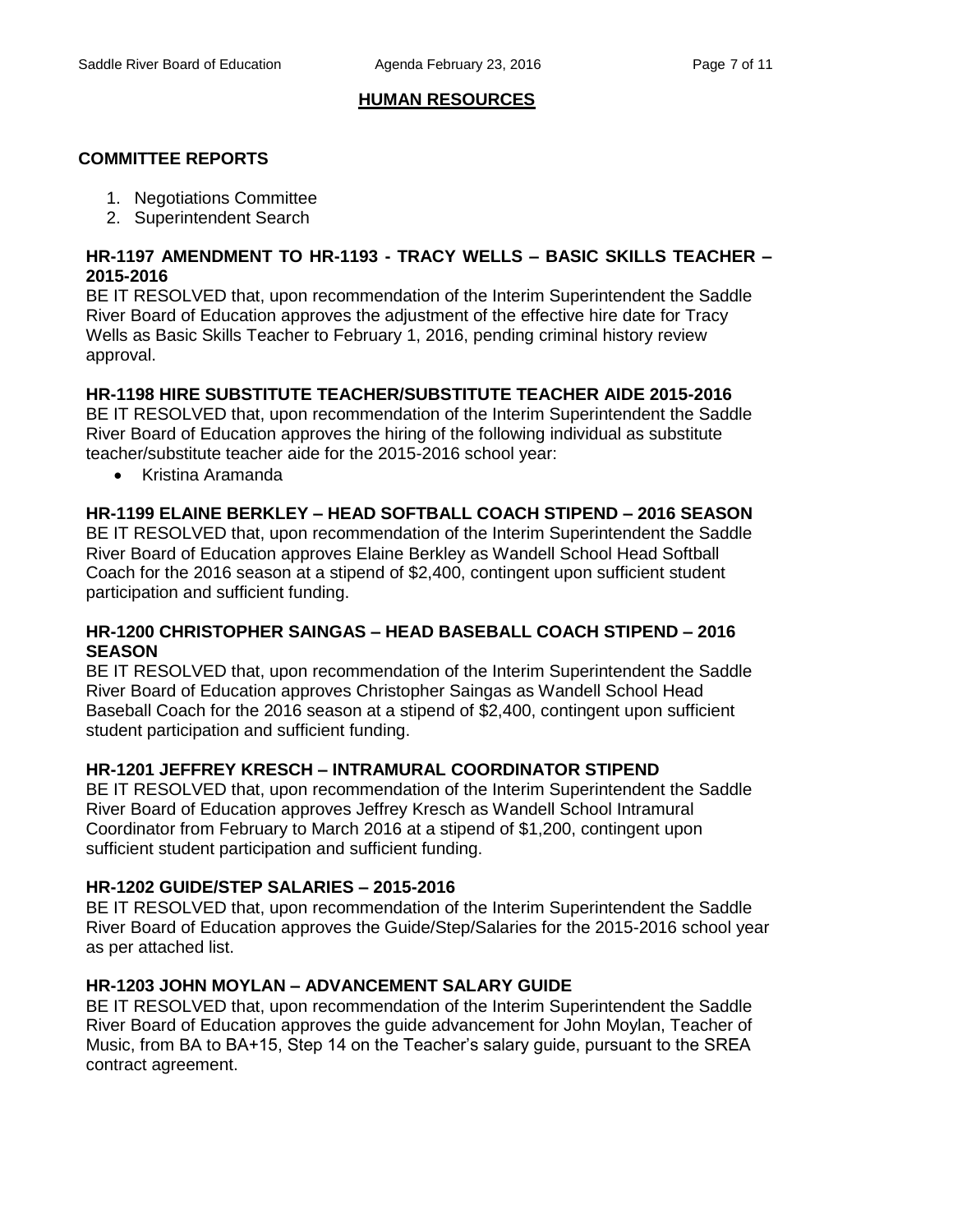**HR-1204 CHRISTINA KIM – STIPEND – WANDELL REC WINTER ART PROGRAM**  BE IT RESOLVED that, upon recommendation of the Interim Superintendent the Saddle River Board of Education approves the stipend to Christina Kim in the amount of \$2,975 from Wandell School Recreation Committee Fund for duties performed in connection with the Wandell Rec Winder Art Club.

# **HR-1205 AIDE – AFTER SCHOOL INTERMURRALS/SCHOOL PLAY CREW – SPECIAL EDUCATION STUDENT**

BE IT RESOLVED that, upon recommendation of the Interim Superintendent the Saddle River Board of Education approves an aide (TBD) at the rate of \$21 per hour to accompany Special Education Student #A0001 for the following:

| Program             | Dates                                                                                       | Per Session<br>Hours | <b>Total Hours</b> |
|---------------------|---------------------------------------------------------------------------------------------|----------------------|--------------------|
|                     |                                                                                             |                      |                    |
| <b>Intramurals</b>  | February: 25 & 29, 2016                                                                     | 1 hour               | 4 hours            |
|                     | March: 09 & 14, 2016                                                                        |                      |                    |
| School Play<br>Crew | March:<br>02, 08, 14, 15, 23,<br>24, 25, 28, 29, 30,<br>31, 2016<br>01 & 02, 2016<br>April: |                      | 38 hours           |

# **HR-1206 LAURA BOYAJIAN –LEAVE OF ABSENSE**

BE IT RESOLVED that, upon recommendation of the Interim Superintendent the Saddle River Board of Education approves the paid leave of absence for Laura Boyajian from April 30 through June 17, 2016 and unpaid leave from June 18 to 24, 2016.

ALL HUMAN RESOURCES MOTIONS BUNDLED FOR SINGLE VOTE: Motion: Second: Comments:

Roll Call Vote: TW:  $JC:$  IF:  $JL:$  HS: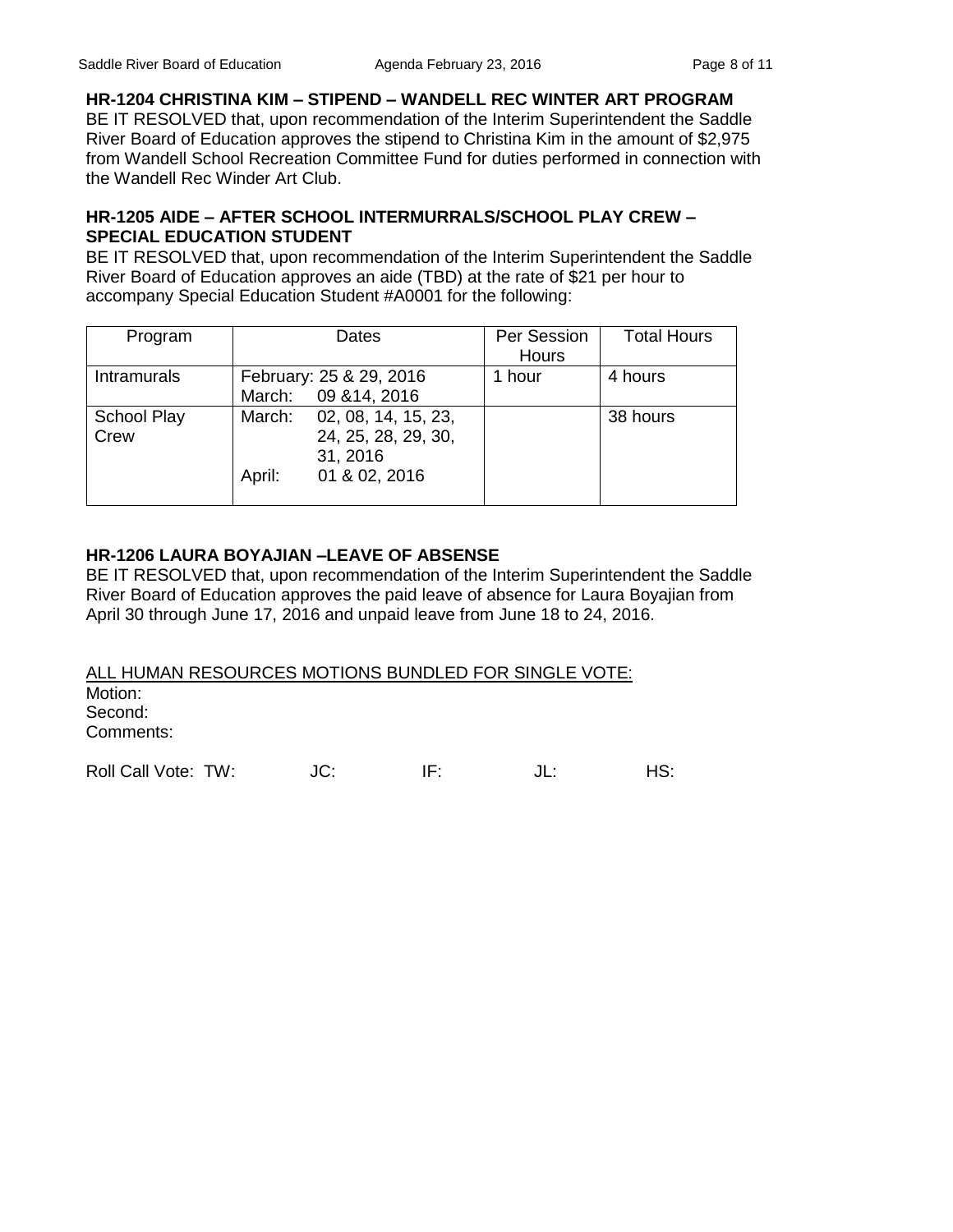### **EDUCATION**

### **COMMITTEE REPORTS**

- 1. Technology Committee
- 2. Curriculum Committee
- 3. Wandell School Recreation Committee
- 4. Health, Well-being, Safety and Transportation Committee

# **E-830 HOME INSTRUCTION (ADDITIONAL) – RAMSEY BOARD OF EDUCATION JENNIFER JOHANNESEN - 2015-2016**

BE IT RESOLVED, that the Saddle River Board of Education approves payment to Ramsey Board of Education for Jennifer Johannesen to provide additional home instruction services for the remainder of the 2015-2016, beginning February 24, 2016 to special education student #A0022 for 5 additional hours per week (19 weeks), at a cost of \$45 per hour for a total additional cost of \$4,275.

EDUCATION MOTION VOTE: Motion: Second: Comments:

Roll Call Vote: TW: JC: IF: JL: HS: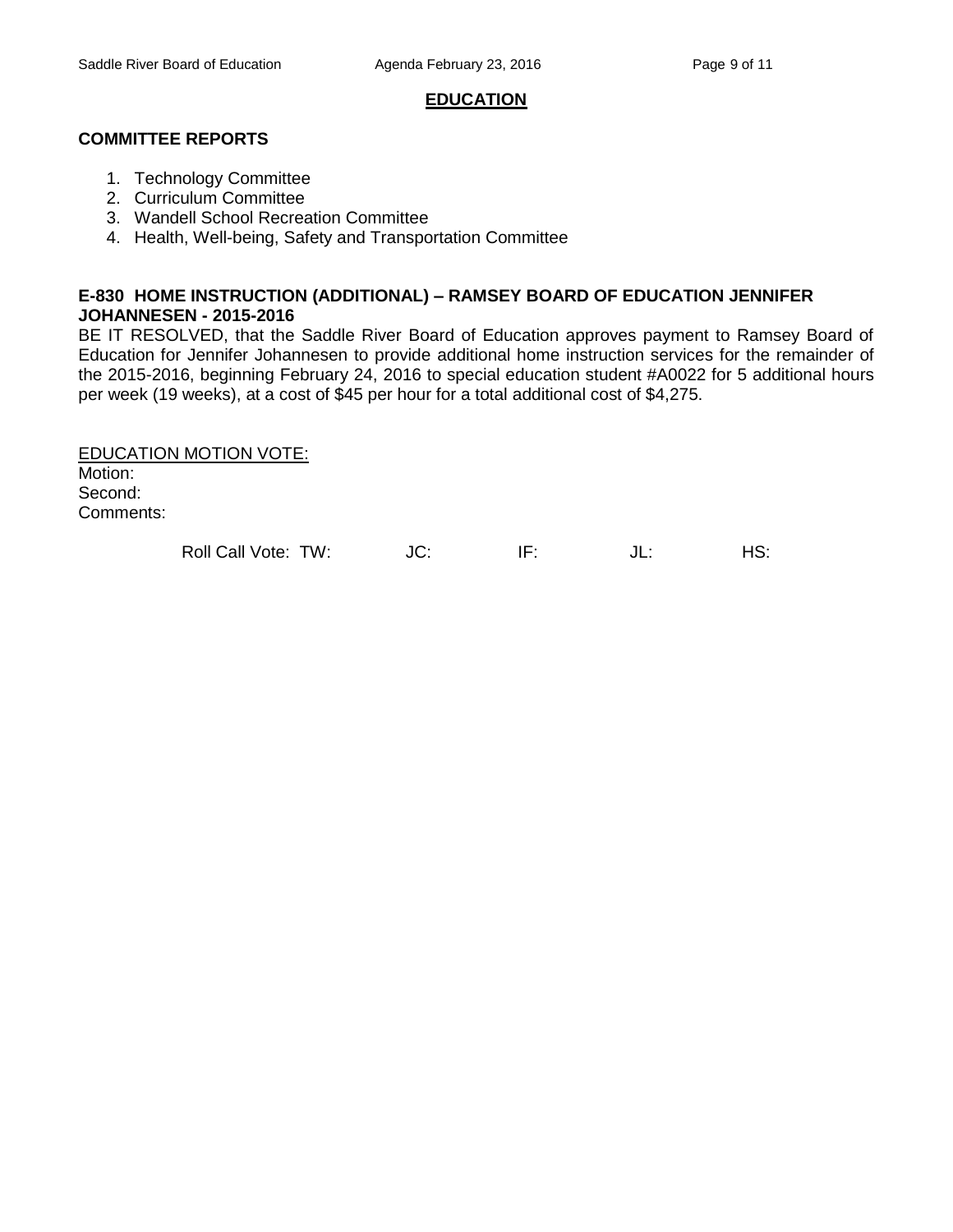### **FINANCE**

## **COMMITTEE REPORTS**

- 1. Finance/Budget Committee
- 2. Renovation Committee

### **F-2340 PAYMENT OF BILLS – FEBUARY 2016**

BE IT RESOLVED that the payment of bills as per the attached February 2016 Bills and Claims lists be approved.

#### **F-2341 APPROPRIATION TRANSFERS – JANUARY 2016**

BE IT RESOLVED that the attached appropriation transfers for the month of January 2016 be approved.

## **F-2342 LINE ITEM CERTIFICATION**

BE IT RESOLVED that in compliance with NJAC 6:20-2A-10(e) that the Board of Education certifies that no major account or fund has been over-expended and that as of this report, sufficient funds are available to meet the District's financial obligations for the remainder of the fiscal year.

## **F-2343 BOARD SECRETARY REPORT – JANUARY 2016**

BE IT RESOLVED that the attached Board Secretary Report for the month of January 2016 be approved.

## **F-2344 TREASURER REPORT – JANUARY 2016**

BE IT RESOLVED that the attached Report of the Treasurer for the month of January 2016 be approved.

#### **F-2345 AGREEMENT–TREASURER'S & BOARD SECRETARY'S REPORTS – JANUARY 2016**

BE IT RESOLVED that the Saddle River Board of Education states that the Report of the Treasurer of School Moneys and the Report of the Secretary of the Board of Education for the month of January 2016 is in agreement and on file in the Board Secretary's Office.

#### **F-2346 TRANSFER OF FUNDS – EXCESS OF 10%**

BE IT RESOLVED that the Saddle River Board of Education approves the following transfer of funds in excess of 10% to properly allocate funds for 1:1 out-of-district aides and extraordinary services, as approved by the Interim Executive County Superintendent on February 5, 2016 as follows:

|     | From: Special Education, et.al. | $-$ \$42,057 |
|-----|---------------------------------|--------------|
| To: | <b>Tuition</b>                  | $+ $23,932$  |
|     | Attendance, et.al.              | $+ $18,125$  |

#### **F-2347 TUITION RATES – 2016-2017**

BE IT RESOLVED that the Saddle River Board of Education approves the following tuition rates for Pre-K students and non-resident students attending Kindergarten and Grades 1-5 for the school year 2016- 2017:

| Grade              | Tuition  |
|--------------------|----------|
| Pre-K <sub>3</sub> | \$7,264  |
| Pre-K4             | \$8,750  |
| Kindergarten       | \$12,900 |
| $1 - 5$            | \$13,500 |